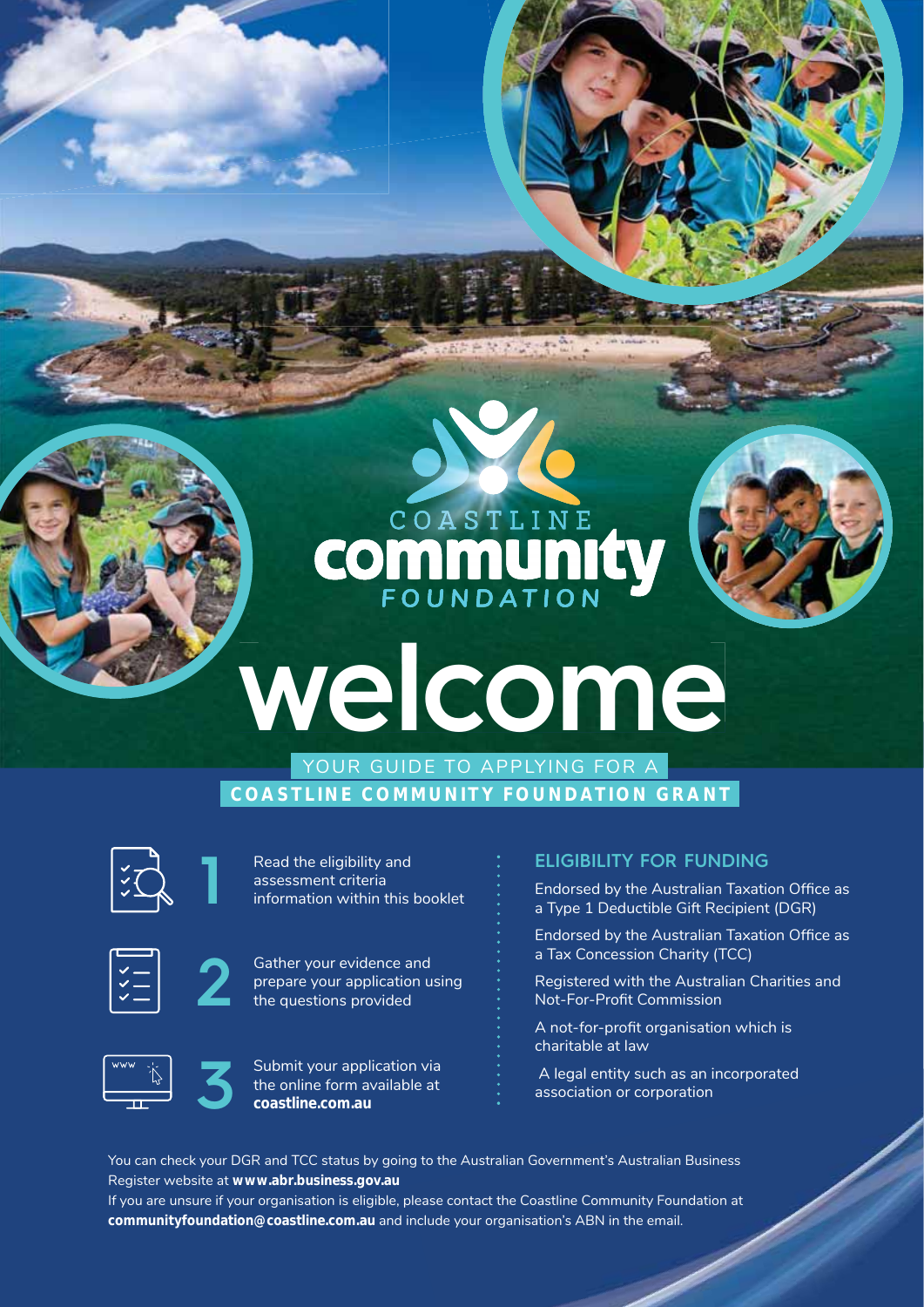PAY South West **Cublic Oshoo**l THE SUM OF Twelve lineword dollars  $\frac{1}{2}$ ,000 DATE 7/12/2020 Coastline.com.gu 000

# **funding**

*The Community Foundation committee will assess each application on the following criteria* The Community Foundation will not

✓ **Whether the applicant's organisation and project align with the Community Foundation's vision, values and strategy**

✓ **Whether funds are retained for the benefit of the communities which we operate (Manning, Hastings and Macleay)**

✓ **The project demonstrates a lasting benefit to as many members of the community as possible**

✓ **If the project seeks to meet a real need within the community and is the project an appropriate response to that need**

✓ **Whether the project's primary focus and benefits are consistent with the identifi ed focus areas**

✓ **Ensuring the funding request is realistic and well defi ned, with a detailed budget provided**

✓ **Evidence of effective project management, evaluation, and performance monitoring**

✓ **Coastline Credit Union Collaboration – if successful the organisation is prepared to work with Coastline to deliver effective marketing activities that highlight the Community Foundation's support of the recipient's project**

#### **provide funding for the following:**

**ALDAVILLA** 

**UMARY SCHOOL** WART SCHOOL

X General sponsorship and requests to support individuals

X Minor contributions to large appeals or sizable capital projects

X Projects of a political, religious or conflicting nature

✗ One-off events, festivals or fundraising activities

X Grants to efforts that would generally be deemed the liability of local authorities or government departments

X Recurrent operational costs such as rent, utilities and wages

X Organisations which have not met their obligations and responsibilities under previous funding agreements

X Unsolicited requests for emergency relief and material aid

X Projects and programs based outside the Manning, Hastings and Macleay Valleys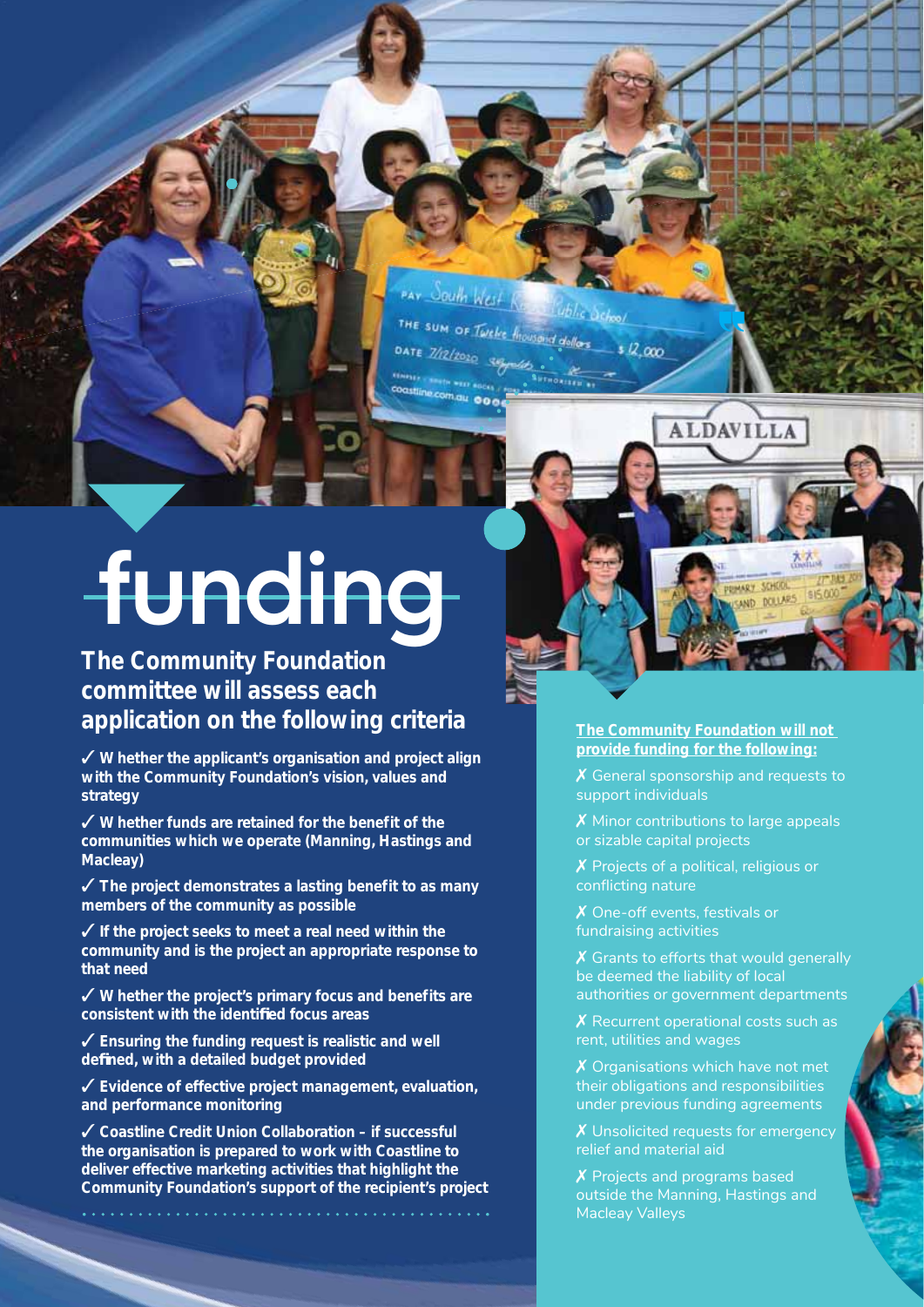**MARCH 2021**

### **focus areas**

**THE THREE AREAS OF FOCUS ARE**

**YOUTH**

### **HEALTH AND WELL-BEING**

**The Coastline Community Foundation's mission is to fund projects in our communities that directly benefit those most in need, that are sustainable in the long term and have a lasting benefi t beyond the funding period.** 



### **size and scale**

**The Coastline Community Foundation receives 5% of**  Coastline's annual net profit to allocate towards grant funding **Grants considered are usually between \$10,000 and \$20,000 and up to \$80,000**

# **EDUCATION**

### **apply**

#### **How to apply for funding**

- The Community Foundation calls for applications twice per year (March and September)
- All applications are to be submitted via the online application form at coastline.com.au r (March and September)<br>ons are to be submitted \<br>rm at coastline.com.au
- Please refer to the application questions and  $\bullet$  Please refer to the application questions and<br>guidelines document to assist you in preparing your online submission
- Acknowledgement of receipt of your application will be emailed to you within seven (7) days
- Outcome of application will be determined within 30 days of the application closing date